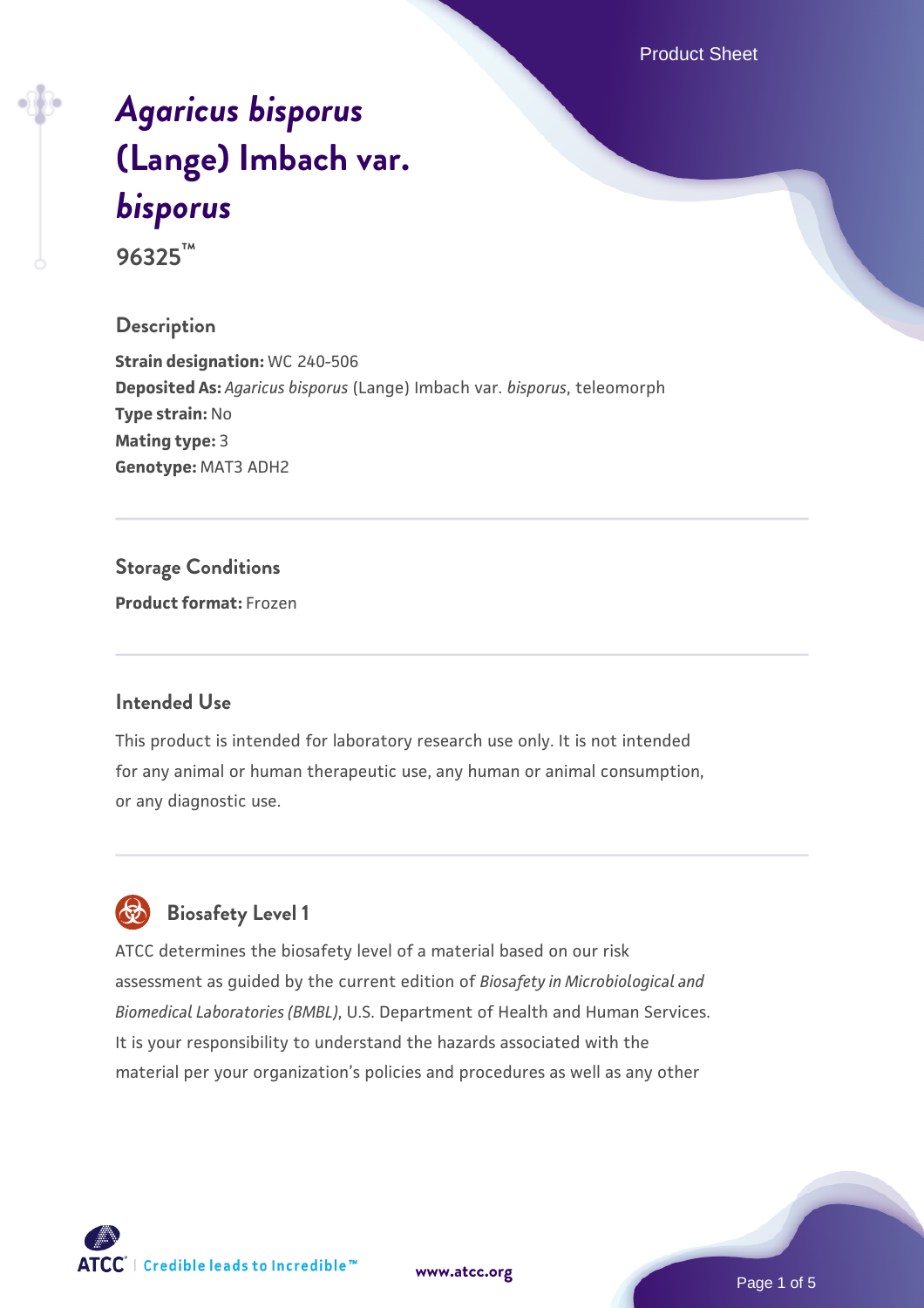### **[Agaricus bisporus](https://www.atcc.org/products/96325) [\(Lange\) Imbach var.](https://www.atcc.org/products/96325) [bisporus](https://www.atcc.org/products/96325)** Product Sheet **96325**

applicable regulations as enforced by your local or national agencies.

ATCC highly recommends that appropriate personal protective equipment is always used when handling vials. For cultures that require storage in liquid nitrogen, it is important to note that some vials may leak when submersed in liquid nitrogen and will slowly fill with liquid nitrogen. Upon thawing, the conversion of the liquid nitrogen back to its gas phase may result in the vial exploding or blowing off its cap with dangerous force creating flying debris. Unless necessary, ATCC recommends that these cultures be stored in the vapor phase of liquid nitrogen rather than submersed in liquid nitrogen.

### **Certificate of Analysis**

For batch-specific test results, refer to the applicable certificate of analysis that can be found at www.atcc.org.

### **Growth Conditions**

**Medium:**  [ATCC Medium 325: Malt extract agar \(Blakeslee's formula\)](https://www.atcc.org/-/media/product-assets/documents/microbial-media-formulations/3/2/5/atcc-medium-325.pdf?rev=146ec77015184a96912232dcb12386f9) **Temperature:** 25°C

### **Material Citation**

If use of this material results in a scientific publication, please cite the material in the following manner: *Agaricus bisporus* (Lange) Imbach var. *bisporus* (ATCC 96325)



**[www.atcc.org](http://www.atcc.org)**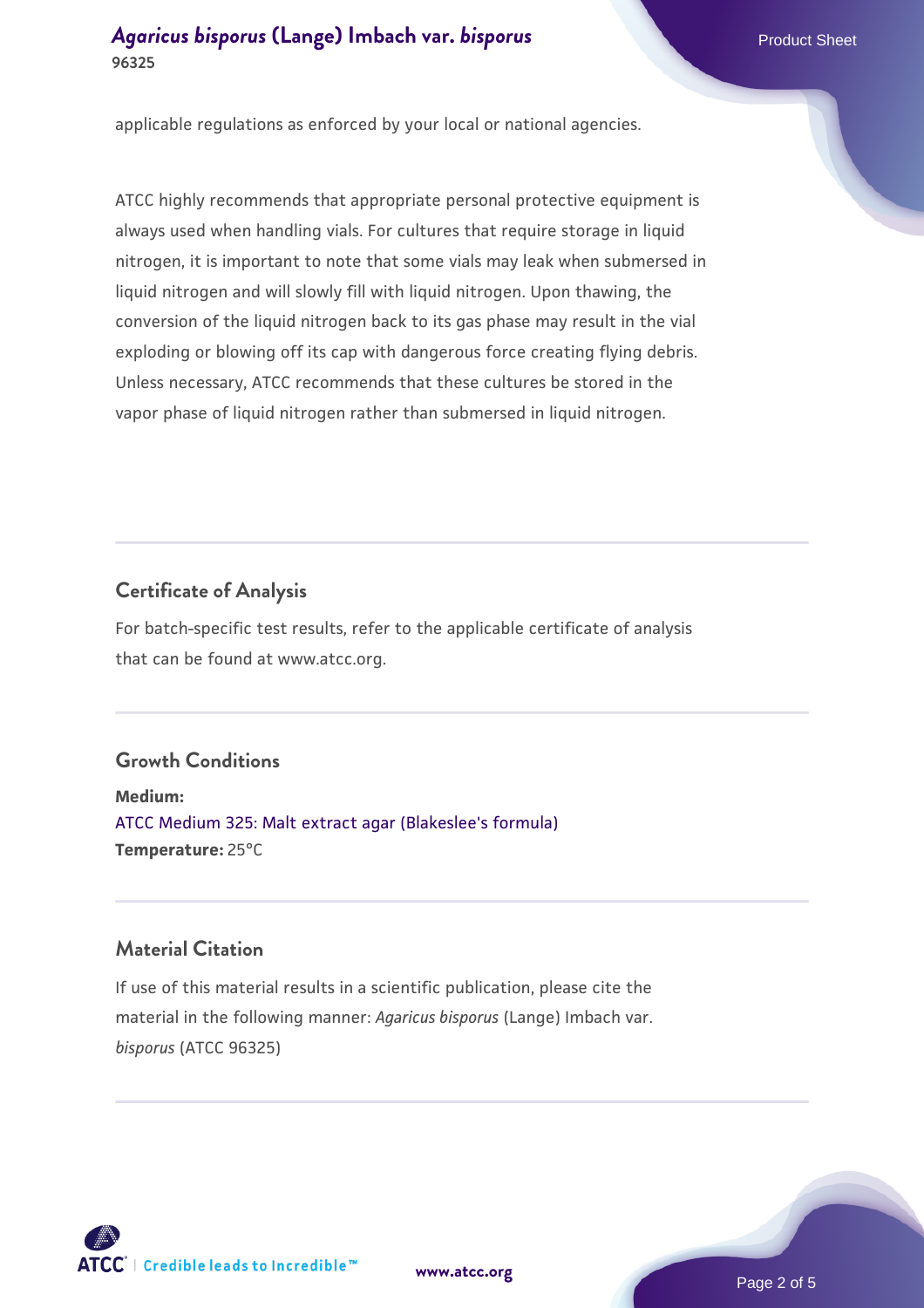### *[Agaricus bisporus](https://www.atcc.org/products/96325)* **[\(Lange\) Imbach var.](https://www.atcc.org/products/96325)** *[bisporus](https://www.atcc.org/products/96325)* **Product Sheet Product Sheet 96325**

### **References**

References and other information relating to this material are available at www.atcc.org.

### **Warranty**

The product is provided 'AS IS' and the viability of ATCC® products is warranted for 30 days from the date of shipment, provided that the customer has stored and handled the product according to the information included on the product information sheet, website, and Certificate of Analysis. For living cultures, ATCC lists the media formulation and reagents that have been found to be effective for the product. While other unspecified media and reagents may also produce satisfactory results, a change in the ATCC and/or depositor-recommended protocols may affect the recovery, growth, and/or function of the product. If an alternative medium formulation or reagent is used, the ATCC warranty for viability is no longer valid. Except as expressly set forth herein, no other warranties of any kind are provided, express or implied, including, but not limited to, any implied warranties of merchantability, fitness for a particular purpose, manufacture according to cGMP standards, typicality, safety, accuracy, and/or noninfringement.

### **Disclaimers**

This product is intended for laboratory research use only. It is not intended for any animal or human therapeutic use, any human or animal consumption, or any diagnostic use. Any proposed commercial use is prohibited without a license from ATCC.

While ATCC uses reasonable efforts to include accurate and up-to-date information on this product sheet, ATCC makes no warranties or representations as to its accuracy. Citations from scientific literature and

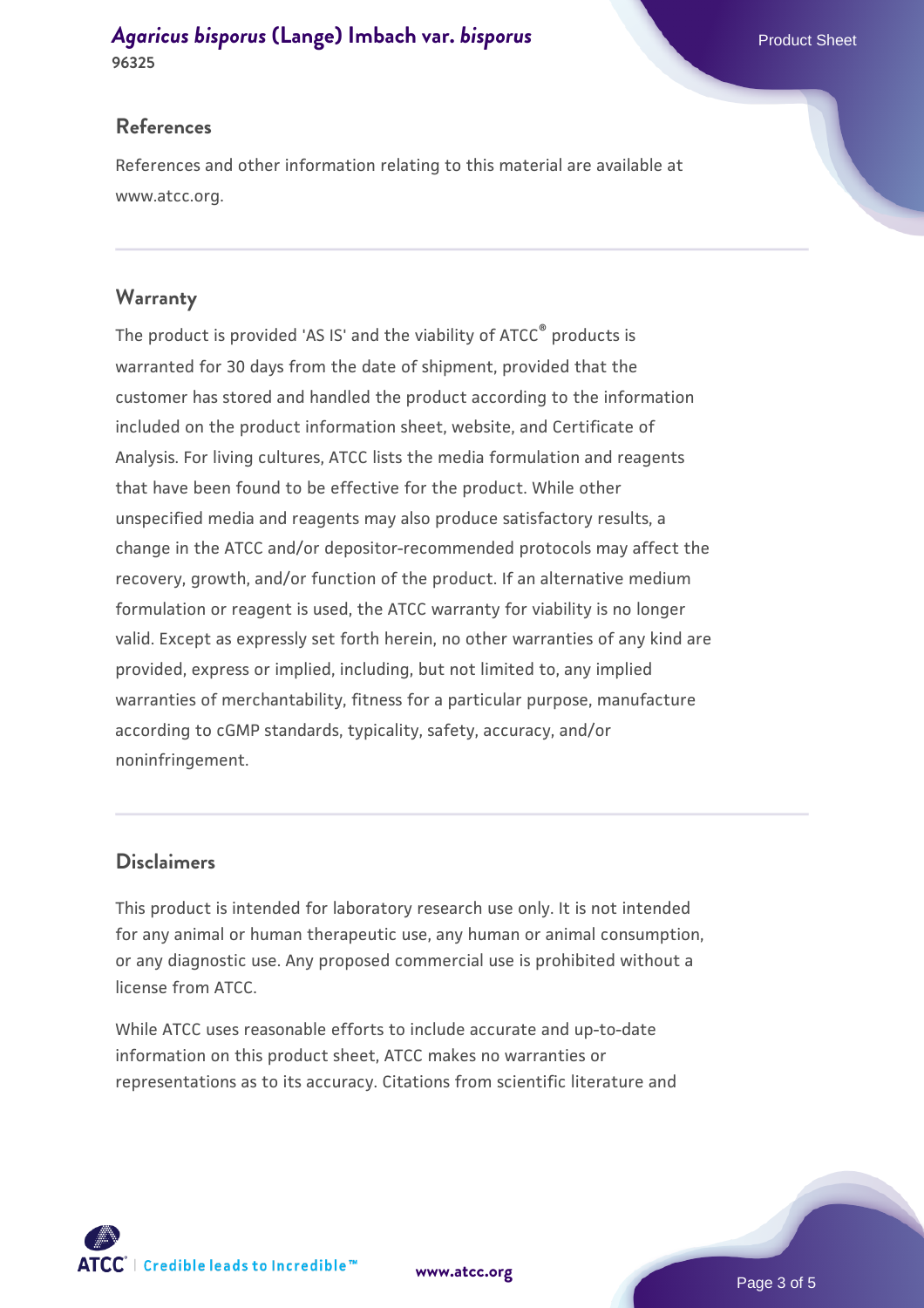### *[Agaricus bisporus](https://www.atcc.org/products/96325)* **[\(Lange\) Imbach var.](https://www.atcc.org/products/96325)** *[bisporus](https://www.atcc.org/products/96325)* **Product Sheet Product Sheet 96325**

patents are provided for informational purposes only. ATCC does not warrant that such information has been confirmed to be accurate or complete and the customer bears the sole responsibility of confirming the accuracy and completeness of any such information.

This product is sent on the condition that the customer is responsible for and assumes all risk and responsibility in connection with the receipt, handling, storage, disposal, and use of the ATCC product including without limitation taking all appropriate safety and handling precautions to minimize health or environmental risk. As a condition of receiving the material, the customer agrees that any activity undertaken with the ATCC product and any progeny or modifications will be conducted in compliance with all applicable laws, regulations, and guidelines. This product is provided 'AS IS' with no representations or warranties whatsoever except as expressly set forth herein and in no event shall ATCC, its parents, subsidiaries, directors, officers, agents, employees, assigns, successors, and affiliates be liable for indirect, special, incidental, or consequential damages of any kind in connection with or arising out of the customer's use of the product. While reasonable effort is made to ensure authenticity and reliability of materials on deposit, ATCC is not liable for damages arising from the misidentification or misrepresentation of such materials.

Please see the material transfer agreement (MTA) for further details regarding the use of this product. The MTA is available at www.atcc.org.

### **Copyright and Trademark Information**

© ATCC 2021. All rights reserved. ATCC is a registered trademark of the American Type Culture Collection.

### **Revision**

This information on this document was last updated on 2021-05-19



**[www.atcc.org](http://www.atcc.org)**